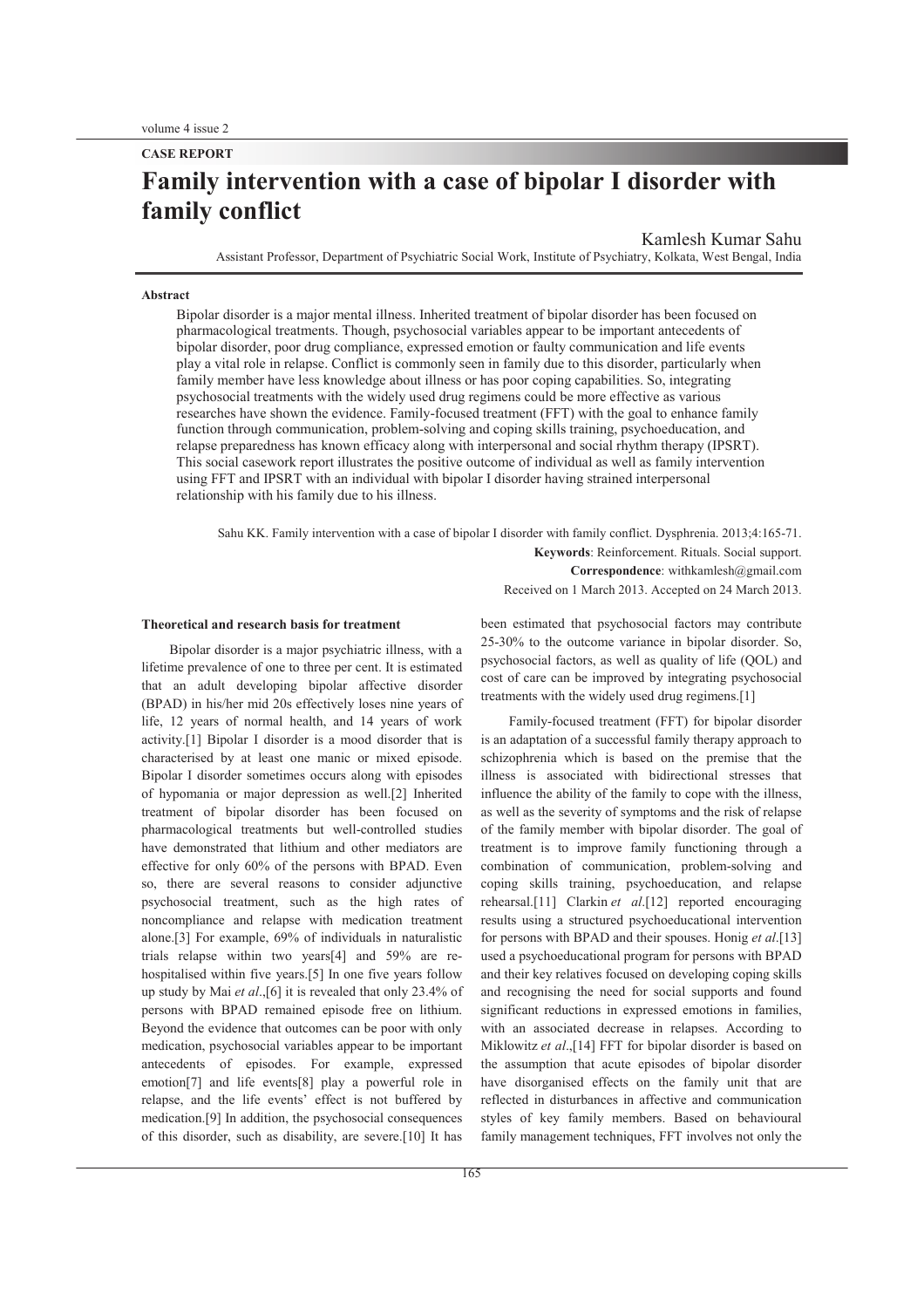patient but also the significant others. The programme consists of four modules: (1) assessment of family and marital milieu, (2) psychoeducation for person with BPAD and their family about bipolar disorder, (3) communication enhancement training, (4) problemsolving skills training. A recently concluded randomised controlled trial[15] showed that persons with BPAD assigned to FFT had fewer relapses (especially depressive episode); the most dramatic improvement in persons with BPAD whose families were high in expressed emotion in comparison to persons with BPAD who received crisis management. Interpersonal and social rhythm therapy (IPSRT) of Frank *et al*.[16] integrates interpersonal therapy with social rhythm therapy. It focuses on stabilising social rhythms, such as patterns of social stimulation and sleep-wake schedule, and on improving interpersonal relationships as a means to develop better coping skills. IPSRT begins while the patient is in the acute episode of illness. Sessions are initially focussed on assessing the contribution of life events and social rhythm disruptions to previous episodes. When the patient has stabilised, the maintenance phase focuses on tracking social rhythms and identifying triggers that disrupt these rhythms. The final phase focuses on prevention of episodes. It is established through trial that IPSRT helps persons with BPAD to achieve more stable social rhythms.[17,18]

In this social casework with an individual with BPAD with strained interpersonal relationship in his family due to his illness, individual as well as family intervention were done effectively.

#### **Case introduction**

Index client Mr RR, 20 years old, unmarried, male, studying in Bachelor of Science (BSc) part I, hailing from a nuclear, upper middle class Hindu family, from Patna, Bihar.

#### **Sources of information**

The client himself, his parents, maternal grandfather and case record file were sources of information which were reliable and adequate.

Reason for referral: The case was referred for family intervention.

#### **Brief clinical history**

Presented with complaints of inflated self-esteem, irritability, impulsive behaviour, disregard towards parents and increased expense for one month, with insidious onset, episodic course, improving progress and was precipitated by discontinuation of medication. Diagnosed as bipolar I disorder currently hypomanic (second) episode, treated with mood stabiliser and shown improvement to some extent. First contact with Central

Institute of Psychiatry (CIP), Ranchi on 1 October 2004 and he was on regular treatment on outpatient basis. He was referred to psychosocial block (unit) on 19 October 2004 for family intervention (since the family had regular conflict with parents). On that time, he was on regular medication.

# **Past history**

 One manic episode on May 2003 with same complaints (but more intense) as mentioned above with acute onset, continuous course, deteriorating progress, precipitated by failure in Indian Institute of Technology (IIT) entrance examination, treated by a consultant psychiatrist with mood stabiliser and improved within two months.

# **Family history**

Family history of illness: There is no family history of any major physical/psychiatric illness or substance abuse except one paternal aunty died of tuberculosis (TB).

#### **Family composition**

Father: Father is 49 years old, studied up to graduation; he is a teacher in a government high school. He has sinus problems but was maintaining well with medication.

Mother: Mother is 44 years old, studied up to intermediate. She is a teacher in government primary school. She is reported to be loving and caring.

## First sibling: Client himself.

Second sibling: Client's sister is 18 years old. She was studying in class XI.

#### **Family interaction pattern**

Interaction between parents: It was reported to be normal but during assessment of the family, it was found that many faulty interaction patterns existed between the couple. Client's father wanted to dominate his wife; he used to try to implement his decision but his wife comes up with her own plans and tries to implement that. If father has to give any instruction to anyone, especially the client, in the family, he used to repeat the same instruction several times and this was disliked by the mother.

Interaction between the parents and the children: Parents were over permissive, and they used to provide more than whatever the children demand. Prior to illness of the client, interaction was reported to be good but after client's illness, he (the client) use to demand more and more and whenever there is any delay in fulfilment, he gets angry, irritable, at times become disobedient or shows disregards to parents in terms of being rough to them and all these lead to conflict in the family.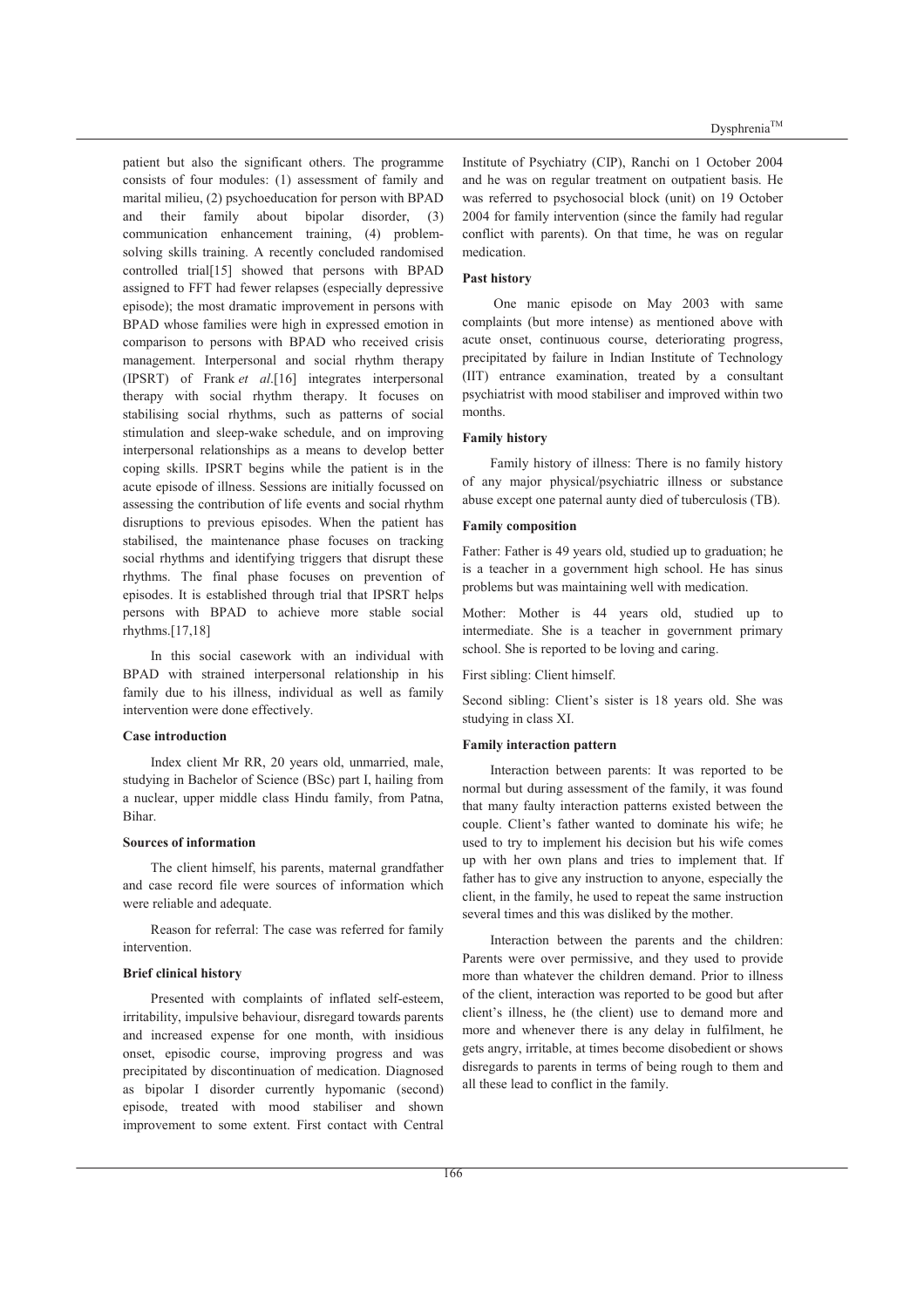

Interaction between the siblings: Prior to illness, interaction was reported to be good but after client's illness, it became faulty. Client's illness behaviour irritability, impulsive behaviour and disregard towards parents and herself (i.e., patient's sister) - was not liked by her.

#### **Family dynamics**

Boundaries: Close/rigid boundaries found in the family; all members had their own rigidity.

Family developmental stage: The family was with adolescents.[19,20]

Leadership: Father was the nominal leader of the family and functional head was mother. All decisions pertaining to family matters and financial matters were taken by her. However, she consults with her husband most of the time and even children's opinions are asked when required but there are lots of conflicts between parents as both are trying to implement their own decisions.

Role structure and functions: Role allocation is not clear in the family. Everyone in the family performs their roles but not satisfactorily.

Communication: Unhealthy, though communication of positive feelings like love and affection was present in the family but negative feelings are communicated in an unbalanced way, mostly criticism or blaming and at times hostility was also found.

Reinforcement: Reinforcements were inappropriately used in the family. Works were given the most importance and therefore any kind of achievement in this regard from the children, including th the client, was inadequately reinforced in terms of over reinforcement and lack of punishment practices in the family.

Cohesiveness: Family has a good 'cohesiveness' among its members. They share their meals together, work together, and celebrate festivals together and so on. Previously, all the members would care for each other and enjoy each other's company. Now all the members are worried and frustrated about the client's behaviours leading to detached feeling towards the client.

Family rituals: Client's mother is very much religious; she used to perform pooja every day. Besides this, she used to keep 'bratas' (fasts) and 'manauties' (promises to God). She e expects and even sometimes forced every one's participations in these activities. She also used to visit so many 'babas' (faith healers), temples and used to bring 'tabiz' (a religious necklace) and wear them around the client's arms or neck, which he (the client) didn't like at all.

Adaptive patterns: Poor adaptive patterns were found in the family. Family members were unable to differentiate between the n normal behaviour and illness behaviour of the client; they are also unable to face the problem.

Social support: Family has good primary and secondary support. Among the relatives, maternal (second degree) uncles are more supportive in crisis situations. Family maintains minimal contact with their neighbours. Family uses tertiary support system, whenever the need arises.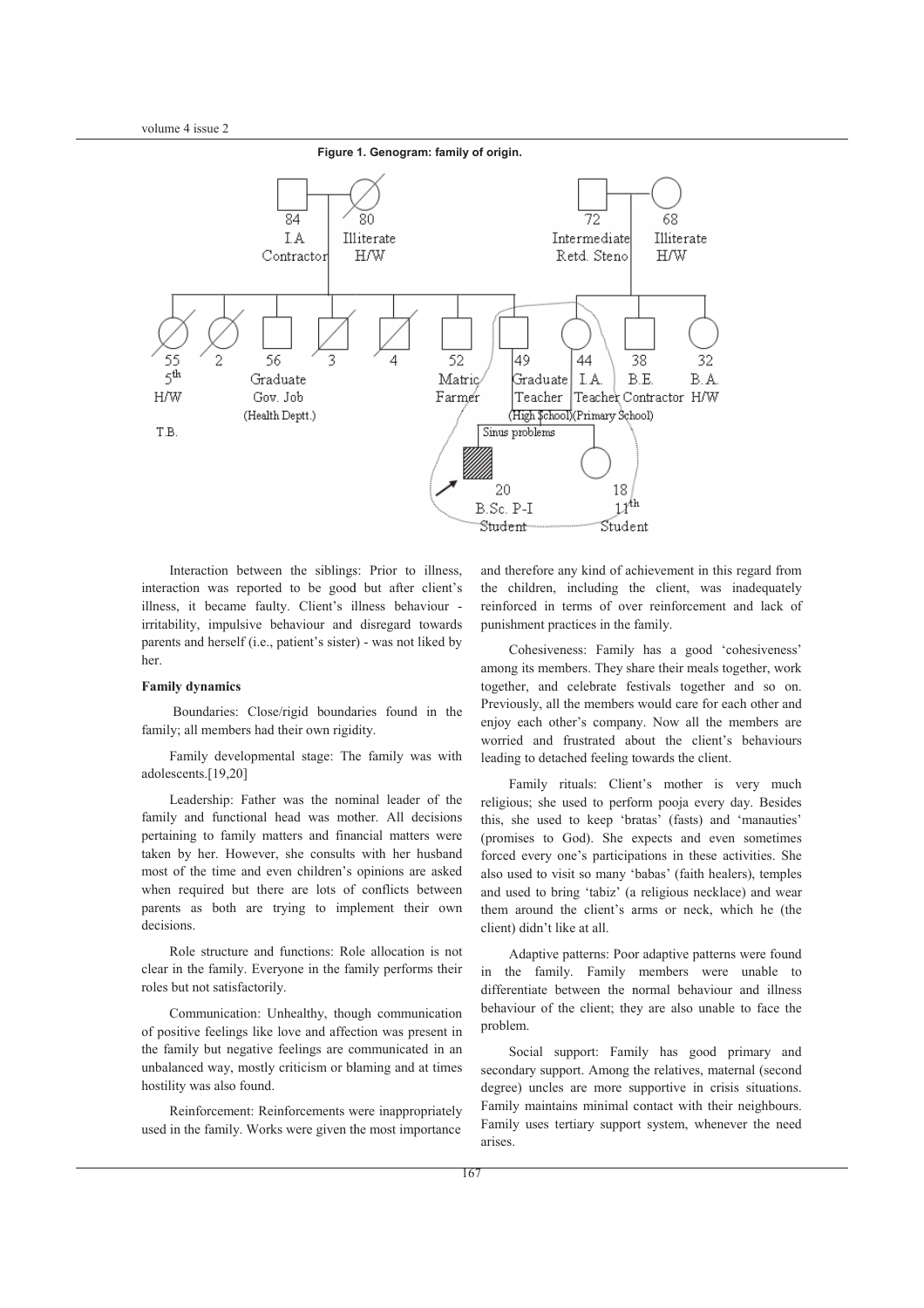General pattern of living: Client lives in own *pacca* house. There are three rooms with all the essential facilities. Client's maternal grandfather frequently visits his home since his sons live outside for job. Client is very much close towards him and used to share his problems. He used to demand those things which are not fulfilled or delayed by his parents and grandfather used to fulfil them. Grandfather has a very good understanding of this family as well as their problems.

# **Personal history**

Birth and early development: It was a full term normal delivery out of non-consanguine marriage with no prenatal, natal or postnatal complications. There was no delay in developmental milestones.

Behaviour during childhood: Client did not have any unusual behaviour or conduct disorders. He reported to have good relationship with his parents and sibling.

Schooling: Client's schooling started at the age of six years. He was very good in studies from the beginning. In 1998, went he went to Sainik School at Tilaiya and

although there were some adjustment problems but he passed his matriculation examination with 82% marks in 3 March 2003, then went to Delhi for preparation of IIT entrance examination, failed in May 2003 and returned home in October 2003. During his stay in Delhi, one paternal uncle used to visit his his residence frequently and enquired about his study expenses and even daily activities and keeps informing his parents. This was not liked by the client. Initially, the client was living with this uncle but later he lived separately due to above mentioned reasons but even after living separately, problem remained the same.

Sexual history: Client gained sexual knowledge from his friends when he was in tenth standard. Any history of sexual abuse or premarital sexual contact is not reported except occasional masturbation. pt occasional masturbation.<br>Premorbid personality: Client had good working

habit, he was ambitious, had good level of self-esteem, and good interaction with peer and family members. So, he had well-balanced premorbid personality.

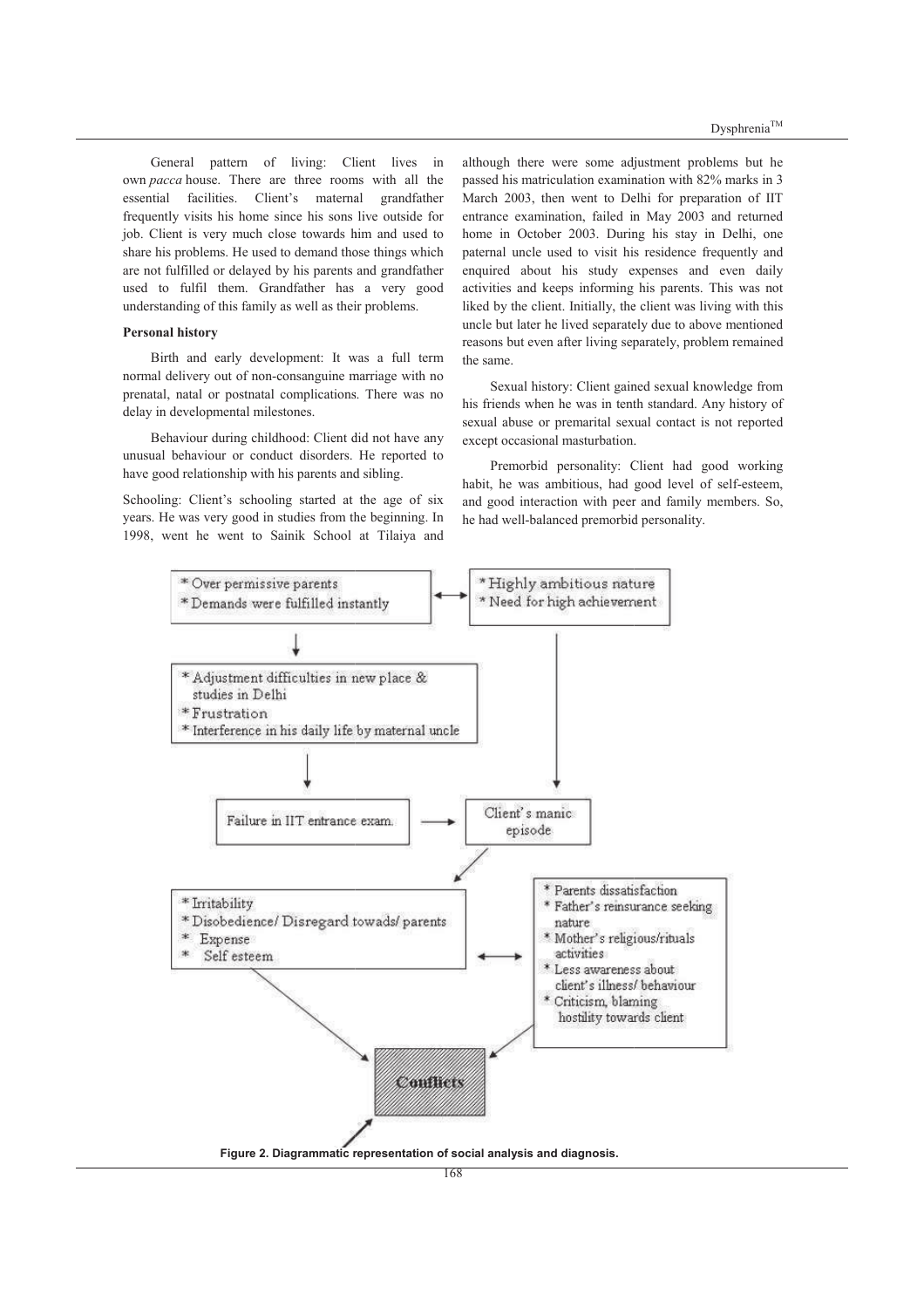# **Social analysis and diagnosis**

Index client Mr RR, 20 years old, unmarried, male, studying in BSc part I, hailing from an upper middle class nuclear Hindu family, from Patna, Bihar, presented with nil contributory personal and past history of one manic episode in May 2003, precipitated by failure in IIT entrance examination and with family history of TB in paternal aunt, currently diagnosed as BPAD, hypomanic (second) episode, currently improving with medication.

Social and family analysis reveals that parents are over permissive. Client's demands were fulfilled then and there. Client is very good in studies and of high ambitious nature. He faced difficulties in new place (Delhi) and in his studies also. At the same time, interference in his daily life by maternal uncle made him more frustrated. He was unable to cope with this situation and was not prepared well for IIT entrance examination and got failure. After this, he had first episode characterised by irritability, disobedience/disregard towards parents, excess expenses and high self-esteem etc. He was treated and improved but stopped medication and relapsed. Parents were dissatisfied with client and use to criticise, blame and at times became hostile towards the client because they had less awareness about client's illness/behaviour. Father's reassurance seeking nature and mother's religious/rituals activities, which were not liked by the client, made the state of affairs more severe. As a consequence, there were frequent conflicts between the client and other family members.

# **Interventions**

Goal of interventions: To facilitate client's insight in to his problem, to educate family regarding the illness of the client, to enhance drug compliance, to enhance communication among the family members, to strengthen the parents-child interaction, to minimise the expressed emotion towards client, to utilise support available for the family.

Interventions offered: Individual session with client  $(four)$ , conjoint session with the client's and family members (six), individual session with client's father (two), individual session with client's mother (one), interaction through phone (six).

Interventions consisted of psychoeducation, communication enhancement training, limit setting, IPSRT.

# **Intervention with the client**

Building a worker-client relationship: All the rational as well as irrational talks of the patient were listened actively. Some of the concerns reported were genuine, viz., problems faced in living outside home and in studies - vast course, problems to prepare some chapters and due to lack of time, neglect of the daily routine, uncle's interference on this and lastly father's reassurance seeking success. This active listening helped to gain patient's trust and ensured his support in the later intervention.

Psychoeducation: Once the client's trust was gained, psychoeducation was initiated. This consisted of the following steps:

Firstly, the grandiose ideas of the client were mildly confronted and client was oriented to reality that success rate in such an examination is not very high, he can prepare for next time or there are other career options. Client then could discriminate his 'normal mind' and ill mind, which he called the 'mania *wala* mind'.

Secondly, he was educated that the variations in mood were because of his illness. Also he was educated about the relationship between his grandiose ideas, ruminative thinking, and impulsive behaviour. He was educated about the consequences of disregard towards parents.

Following this, client's knowledge about his illness was checked. He was aware that he suffered from an illness called 'mania' but did not know what its symptoms were. Client was educated regarding the signs and symptoms of the illness by explaining what happens when he gets into his 'mania *wala* mind'. This was done by giving illustration from his own experiences. Details of causes, course, prognosis, treatment options and need to maintain prophylactic treatment etc. were discussed in details.

#### **Intervention with the family**

Psychoeducation: "The mental health as well as the general health professionals are responsible for providing important and useful counselling and information to the parents regarding parentingî.[21] In a conjoint session of the family members (except the client), the education input provided were: the symptoms of 'mania' and 'depression' with specific illustration of client's behaviour i.e. impulsivity, irritability, excess expenses etc.; the role of biochemicals in the brain in influencing client's mood and the subsequent need for continuous medication; the role of genetic inheritance in the manifestation of the illness; detail about medication, need for prophylactic treatment and possible side-effects of any medications; with specific to client's case, his premorbid personality and nature of parenting which he got and subsequently contribution on amplification of his illness; following this education, the importance of the whole family's involvement in client's care and intervention to be followed in future.

Communication enhancement training: In a conjoint session of the family members including his maternal grandfather, it was explained how countering client's over expense behaviours without adequately listening to them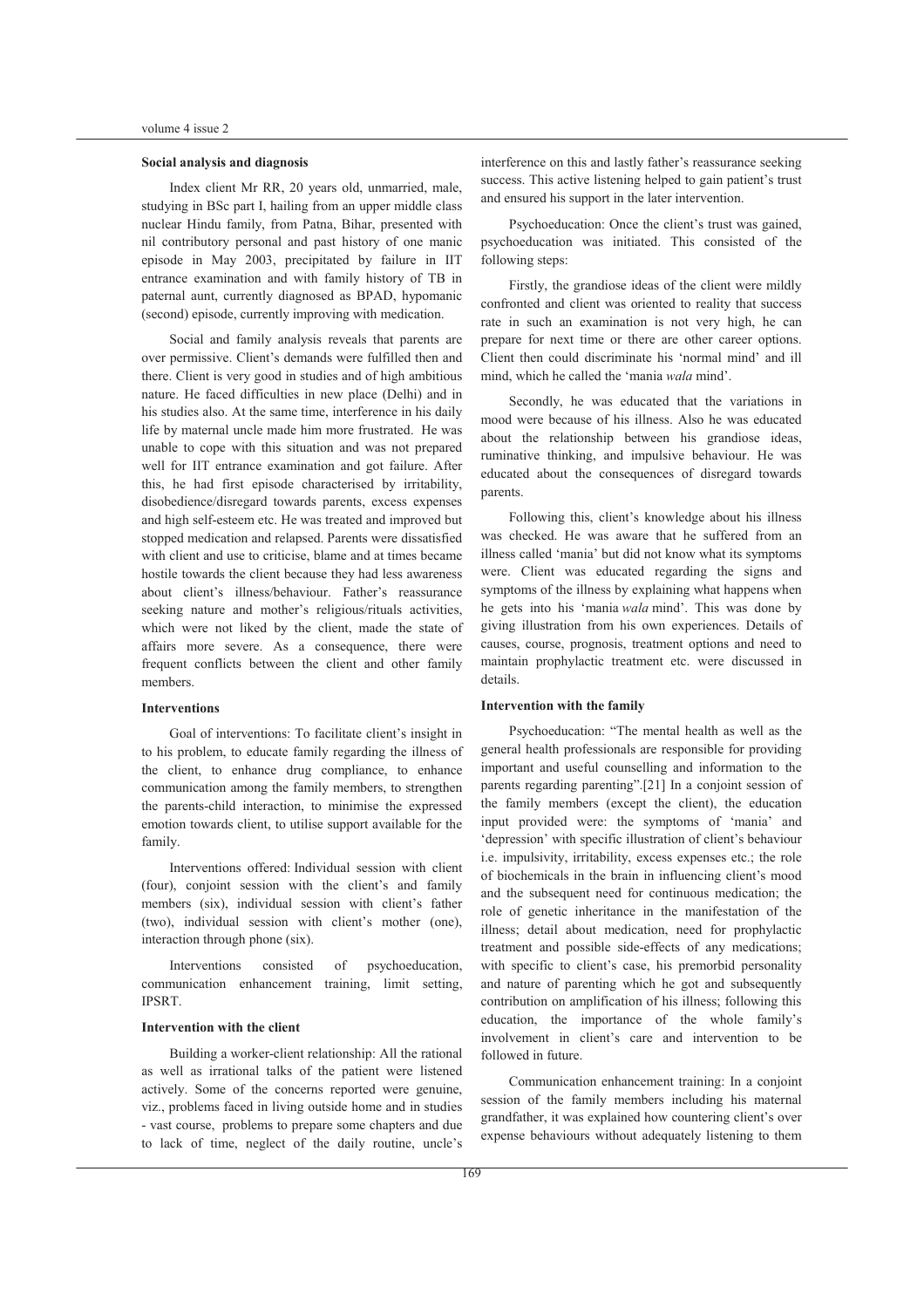could arouse irritability and lead to non cooperation from the client. They were educated about the client's inability to comprehend their position due to his disturbed thought processes. Following this explanation of the caseworker to model the communication style to be adopted while dealing with the client, the following aspects of the modelled communication in management of the client were emphasised: the importance of supportive listening; helping the client to calm down and identify his emotional exacerbation by himself and then asking non-offending questions; gaining support and cooperation of the client; involving the client in a discussion regarding present needs; negotiating with the client possible solutions; provide one time clear instruction regarding any thing and wait for his response rather than repetitive instructions; give him responsibilities regarding small daily activities or household and encourage him to complete, on completion appreciate him; client has very good communication with grandfather so he can motivate him regarding above mentioned aspects.

IPSRT: Conjoint session with the client and family members were conducted in order to prepare client and family members for stabilising social rhythms. In this session, client and mother were educated to distinguish between client's expansive and rational ideas when at home. For this, the caseworker facilitated family members to prepare a list of acceptable and unacceptable behaviours of the client. The client was explained the reasons why particular behaviours (such as without prior notice going to Delhi to join coaching) were not rational. Client was helped to identify how such ideas were expansive in nature and was actually due to the residual symptoms of his illness. So, in this way pattern of social stimulation and its evil effects were identified by them and later on practiced during the course of the intervention with monitoring by the case worker. Subsequent to this, a contract structuring client's activities at home was drawn out between the family members and the client which also includes his sleep-wake schedule.

Limit setting: The family members were prepared to be flexible in dealing with client's demands. Also the importance of resolving conflicts through discussions and compromise was emphasised repeatedly. But before fulfilling his demands, it has to be explained that money is valuable and it comes after a lot of efforts; so it should be used for genuine needs. Finally, some limit would be set for daily expenses.

Intervention with father: At the outset, the father's opinions regarding son's problematic behaviour at home were actively listened to. Following this, he was made to reflect upon the reason for son's behaviour at home and particularly the hostility directed towards him. Then he was given the interpretation that his son is not cooperative and cordial with him as he had not treated his son effectively. The importance and need to develop a healthy relationship with the son for both  $-$  the son as well as the father's benefit – was emphasised. Poor communication pattern with the son was illustrated from a sample of communication between them and corrective measures were done through modulations.

Intervention with mother: In the individual session with the mother, ventilation of feelings related to her experiences of caring for the husband as well as the son since the past 22 years was facilitated. The mother's concerns regarding the illness of her son were heard with empathy. Mother was counselled about her religious and rituals activities which were not liked by his son. Main focus was given to avoid those which were not liked by son or that could be fulfilled by some other way. Like son should not be forced for rituals - pooja, put on 'tabiz' on son's neck, forbid him to eat nonveg food etc. If necessary, rituals should be explained to him and then involve him after his consent.

Interaction through phone: Whenever need arises, family contacted caseworker and appropriate solution were provided. Once client had fever, family contacted worker whether they should go to a physician or psychiatrist. Improvements in terms of positive changes notice on the client and in family environment and some important moments like client's birthday were also shared with caseworker.

Outcome of interventions: Increased understanding and awareness about the illness and problem related to that in the family, increased involvement and interactions, improve parents-son interaction, improve support for the client, decreased unwanted behaviour of the client, finally family conflicts were significantly minimised.

Future plans (follow-up): To provide continued support to the client and initiate intervention whenever need arises (when case was terminated).

Complicating factors (including medical management, if any): There were no such factors noticed in this case.

Access and barriers to care (if any): There were no such things noticed in this case.

#### **Treatment implications of the case**

This social casework report demonstrated the positive outcome of individual as well as family intervention using FFT and IPSRT with an individual with bipolar I disorder having strained interpersonal relationship in his family due to his illness. This casework report also pointed out the important role of the family not only as a casual factor but also in intervention.

## **Recommendations to clinicians and students**

 In social casework practice in mental health setting, detail assessment process and case conceptualisation has